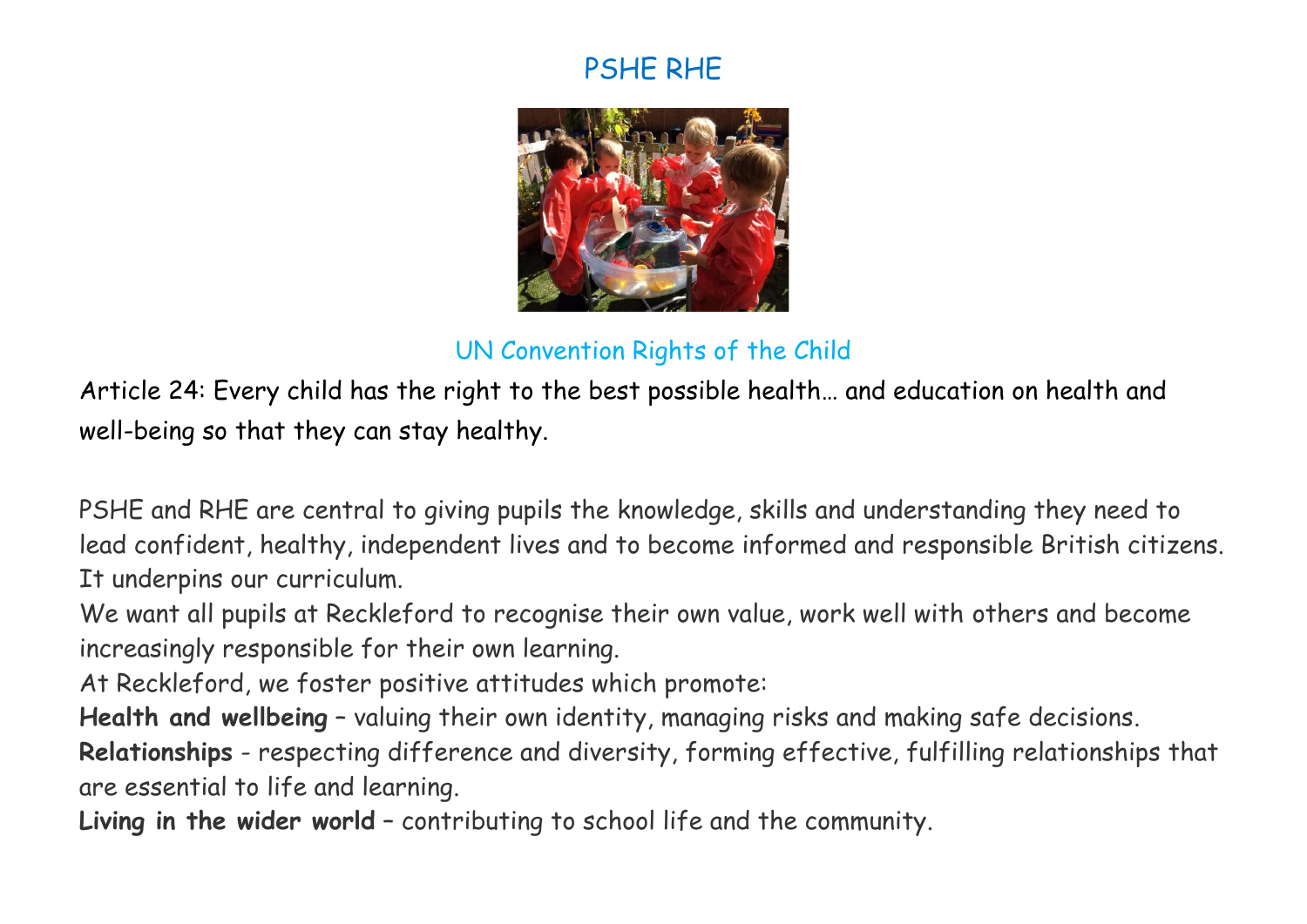## Please find here the key skills taught in PSHE/RHE.

PSHE/RHE Knowledge and Skills Progression Reckleford School 2020

| PSHE/RHE                                                                                                   | ELG                                                                                                                                                                                                     | Y1                                                                                                                                                                                                                                                                  | Y2 End of KS1                                                                                                                                                                                                                                                                                                               |
|------------------------------------------------------------------------------------------------------------|---------------------------------------------------------------------------------------------------------------------------------------------------------------------------------------------------------|---------------------------------------------------------------------------------------------------------------------------------------------------------------------------------------------------------------------------------------------------------------------|-----------------------------------------------------------------------------------------------------------------------------------------------------------------------------------------------------------------------------------------------------------------------------------------------------------------------------|
| responsibility<br>abilities<br>their<br>confidence<br>$\frac{4}{5}$<br>most<br>the<br>Developing<br>making | To consider the<br>and<br>routines<br>of<br>patterns<br>$\alpha$<br>typical day<br>Understand<br>some areas in<br>which the<br>children can look<br>after themselves<br>e.g. dressing and<br>undressing | I can talk about my likes<br>$\bullet$<br>and dislikes<br>I can talk about what is<br>fair<br>I can share my opinion<br>I can name my feelings<br>$\bullet$<br>and those of other<br>characters<br>I know what I am good<br>at<br>I can choose a goal for<br>myself | recognise what I like and dislike, what<br>is fair and unfair, and what is right<br>and wrong<br>• share my opinions on things that<br>matter to me and explain my views.<br>recognise, name and deal with my<br>feelings in a positive way<br>learn from my experiences<br>recognise what I am good at<br>set simple goals |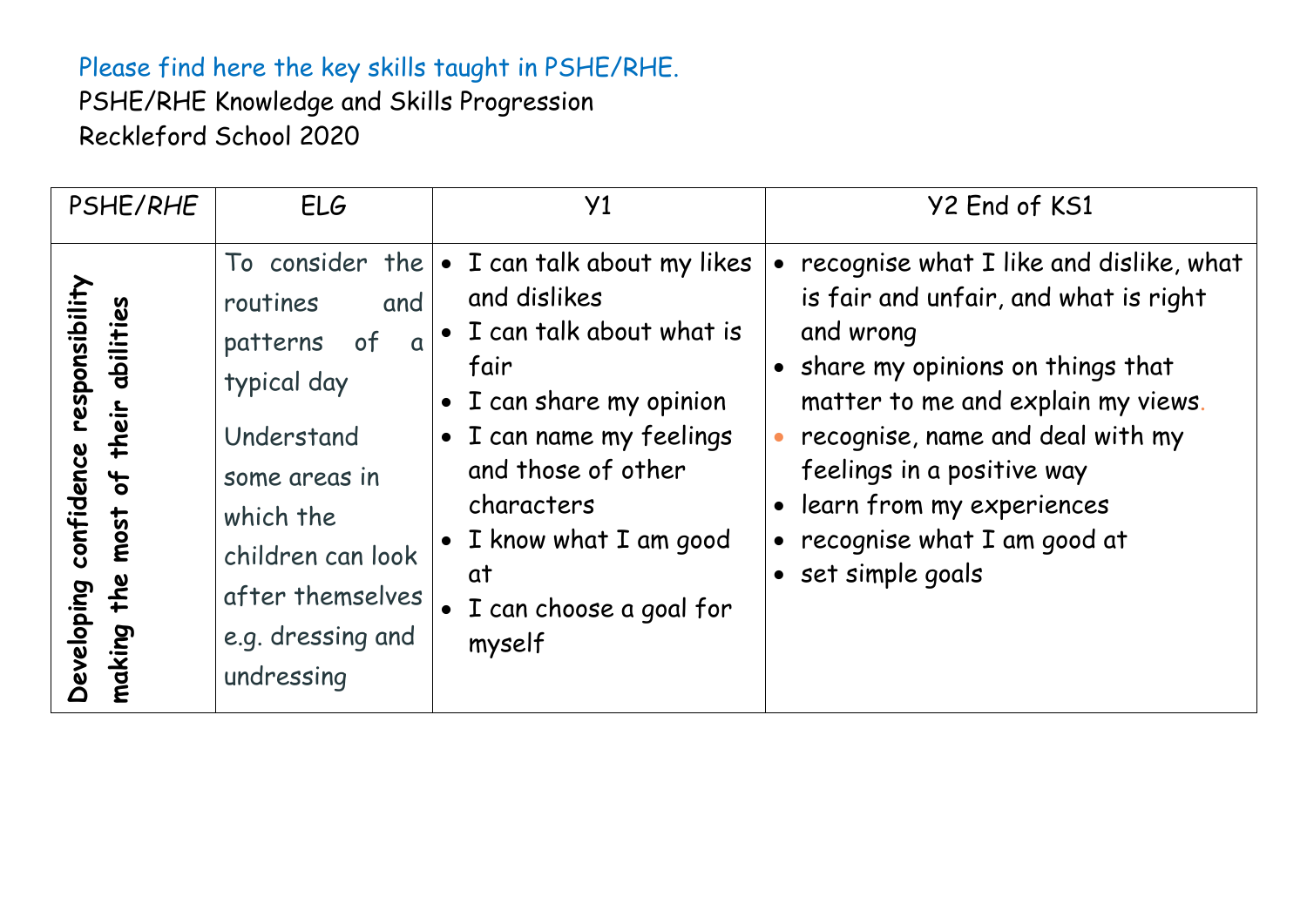| citizens<br>g<br>role<br>active<br>$\overline{a}$<br>play | To understand<br>they are part of<br>a class and<br>school and that<br>they are<br>important and<br>have a part to<br>play | $\bullet$ I know there are<br>different types of<br>families<br>I know people who help<br><b>US</b><br>I know who I can go to<br>for help<br>• I can answer questions<br>• I can help make the<br>class rules (charter)<br>and I understand them<br>• I like being part of my<br>family and my class<br>I know girls and boys<br>have the same skills<br>I help to look after my<br>home and school<br>I know most things cost | take part in discussions with one<br>other person and the whole class<br>take part in a simple debate about<br>topical issues<br>recognise choices I can make<br>recognise the difference between<br>right and wrong<br>agree and follow rules for my group<br>and classroom<br>• I understand how rules help me<br>I know that people and other living<br>$\bullet$<br>things have needs and that I can meet<br>them<br>• I know I belong to my family, my class<br>and my school<br>• I know I can contribute to these<br>groups<br>Understand that some people have |
|-----------------------------------------------------------|----------------------------------------------------------------------------------------------------------------------------|--------------------------------------------------------------------------------------------------------------------------------------------------------------------------------------------------------------------------------------------------------------------------------------------------------------------------------------------------------------------------------------------------------------------------------|------------------------------------------------------------------------------------------------------------------------------------------------------------------------------------------------------------------------------------------------------------------------------------------------------------------------------------------------------------------------------------------------------------------------------------------------------------------------------------------------------------------------------------------------------------------------|
|                                                           |                                                                                                                            |                                                                                                                                                                                                                                                                                                                                                                                                                                |                                                                                                                                                                                                                                                                                                                                                                                                                                                                                                                                                                        |
| $\mathbf{c}$<br>Preparing                                 |                                                                                                                            | money<br>I know money can be<br>'earned'                                                                                                                                                                                                                                                                                                                                                                                       | fixed ideas about what boys and girls<br>can do (stereotypes) and this can be<br>challenged<br>I know what improves and harms my<br>local, natural and built environments                                                                                                                                                                                                                                                                                                                                                                                              |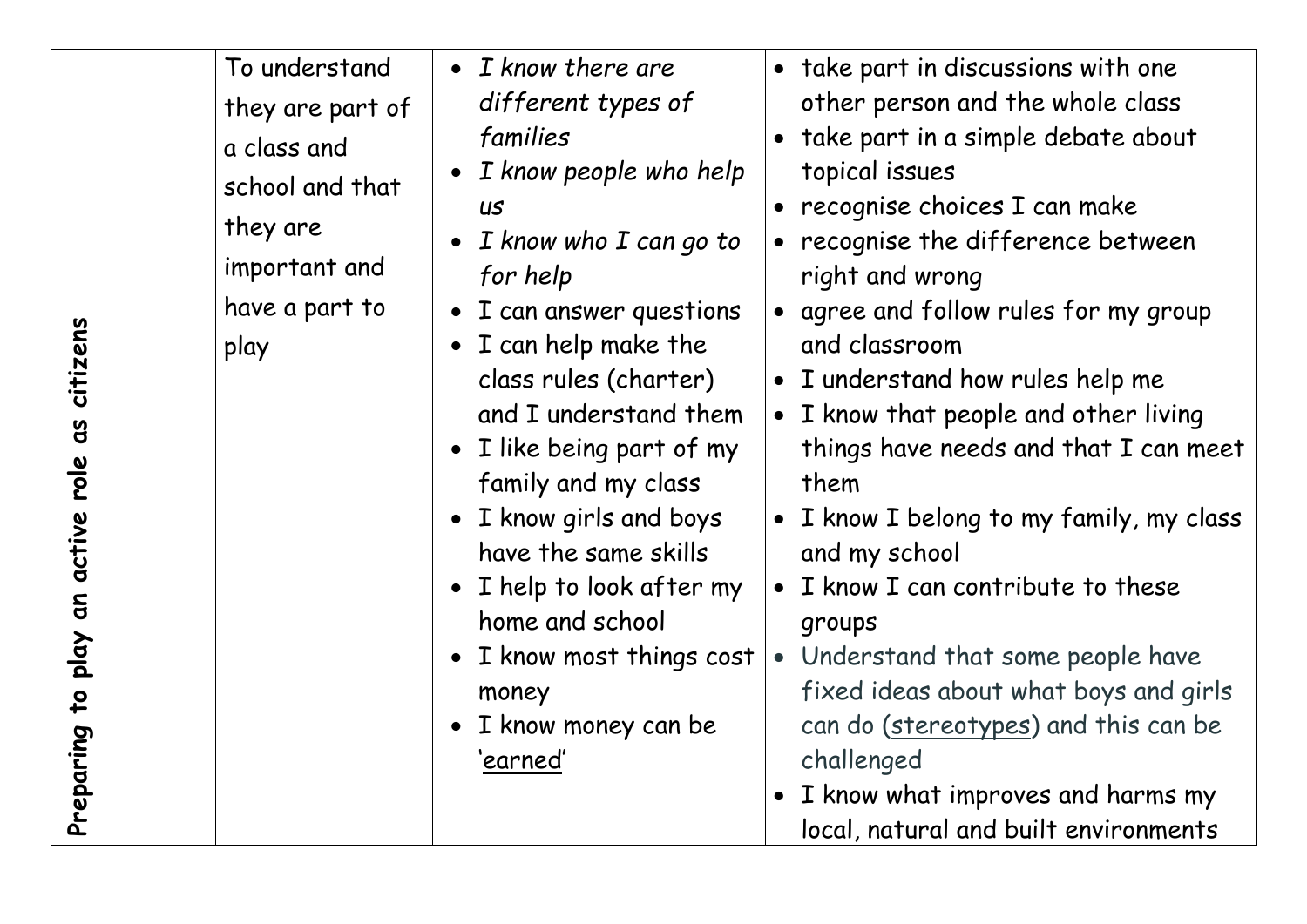|                                                                                                                                                                                                                 |                                                                                                                                                                                                                                                                                                                                                                                                                                      | and about some of the ways people<br>look after them<br>• I know that money comes from<br>different sources and can be used for<br>different purposes.                                                                                                                                                                                                                                                                                                                                                                                                                                                                                                  |
|-----------------------------------------------------------------------------------------------------------------------------------------------------------------------------------------------------------------|--------------------------------------------------------------------------------------------------------------------------------------------------------------------------------------------------------------------------------------------------------------------------------------------------------------------------------------------------------------------------------------------------------------------------------------|---------------------------------------------------------------------------------------------------------------------------------------------------------------------------------------------------------------------------------------------------------------------------------------------------------------------------------------------------------------------------------------------------------------------------------------------------------------------------------------------------------------------------------------------------------------------------------------------------------------------------------------------------------|
| To understand<br>why hygiene is<br>important<br>safer lifestyle<br>Explain why it is<br>important to<br>healthy,<br>keep clean<br>Understand<br>some basic<br>$\sigma$<br>hygiene<br>veloping<br>routines<br>ညီ | • I know it is important to<br>keep clean ie I must<br>wash my hands after<br>using the toilet and<br>before I eat<br>Understand that babies<br>become children and<br>then adults<br>Know the differences<br>between boy and girl<br>babies<br>I know the parts of my<br>$\bullet$<br>body which are private<br>I know people who can<br>help me stay safe<br>I know I must ask a<br>grown-up before I use<br>the internet and that | I make simple choices to improve my<br>$\bullet$<br>health and wellbeing<br>I know how to maintain my personal<br>$\bullet$<br>hygiene<br>I know how some diseases spread and<br>can be controlled<br>• I know we grow from young to old and<br>how people's needs change<br>• I can describe the differences<br>between male and female babies<br>I know the names of the main parts of<br>$\bullet$<br>the body<br>• I know that all household products,<br>including medicines, can be harmful if<br>not used properly<br>keeping safe - I understand basic<br>$\bullet$<br>road safety, fire safety, online<br>safety, the private parts of my body |